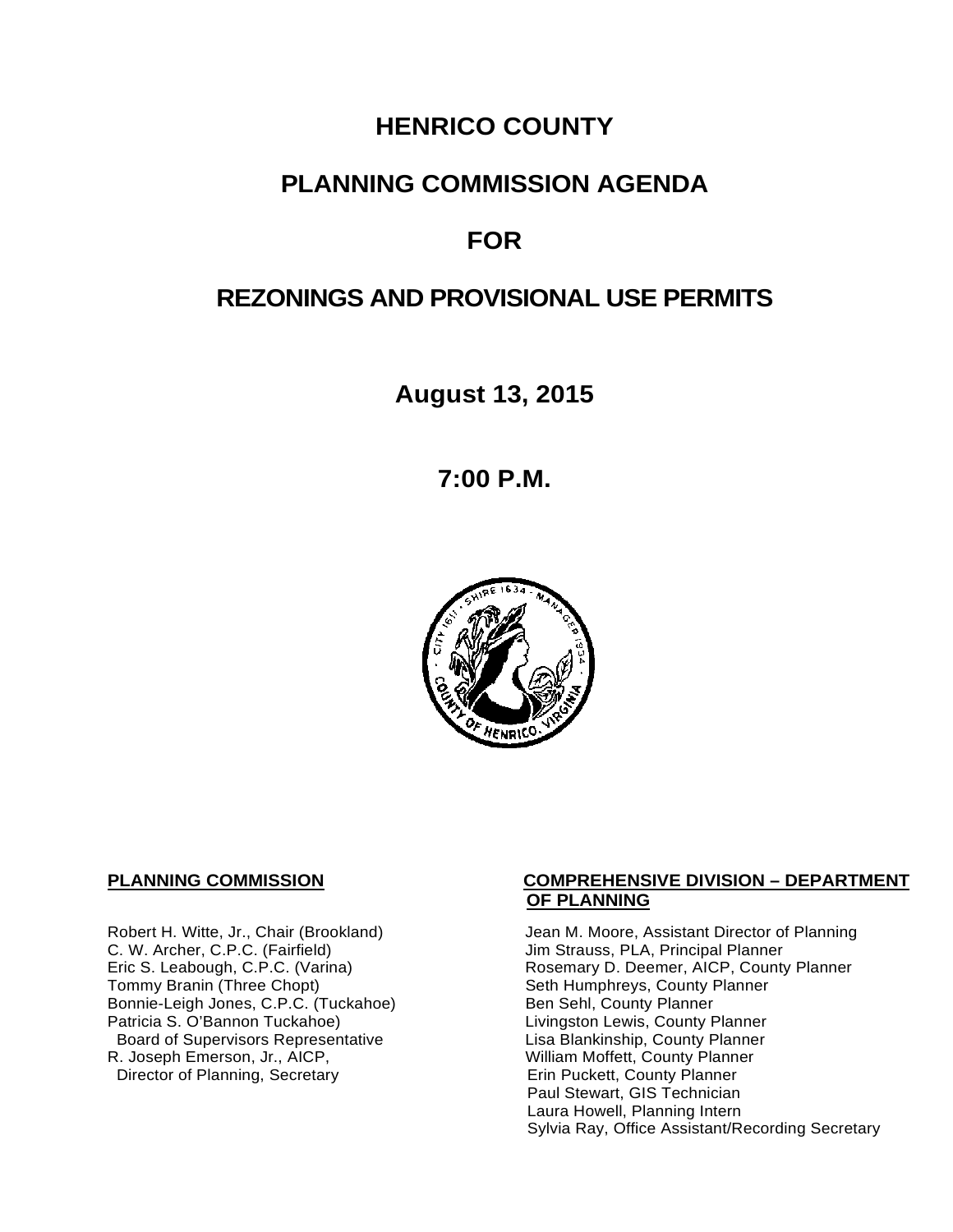#### **PLANNING COMMISSION REZONING MEETING FINAL AGENDA AUGUST 13, 2015**

**BEGINNING AT 7:00 P.M.**

**WELCOME:**

**PLEDGE OF ALLEGIANCE:**

**RECOGNITION OF NEWS MEDIA:**

**CALL TO ORDER:**

**REQUESTS FOR WITHDRAWALS AND DEFERRALS: (0); (4)**

**REQUESTS FOR EXPEDITED ITEMS: (1)**

**CASES TO BE HEARD: (6)**

**SUBDIVISION EXTENSIONS OF CONDITIONAL APPROVAL: Lee Pambid**

### **FOR INFORMATIONAL PURPOSES ONLY**

| <b>Subdivision</b>                                                          | Original<br>No. of<br>Lots | Remaining<br>Lots | <b>Previous</b><br><b>Extensions</b> | <b>Magisterial</b><br><b>District</b> | Recommended<br><b>Extension</b> |
|-----------------------------------------------------------------------------|----------------------------|-------------------|--------------------------------------|---------------------------------------|---------------------------------|
| SUB2014-00026<br><b>Greengate (April</b><br>2014 Plan)                      | 283                        | 283               | 0                                    | <b>Three Chopt</b>                    | 8/11/2016                       |
| SUB2012-00093<br><b>Smith Grove at</b><br><b>Bacova (July</b><br>2012 Plan) | 45                         | 9                 | $\mathbf{2}$                         | <b>Three Chopt</b>                    | 7/27/2016                       |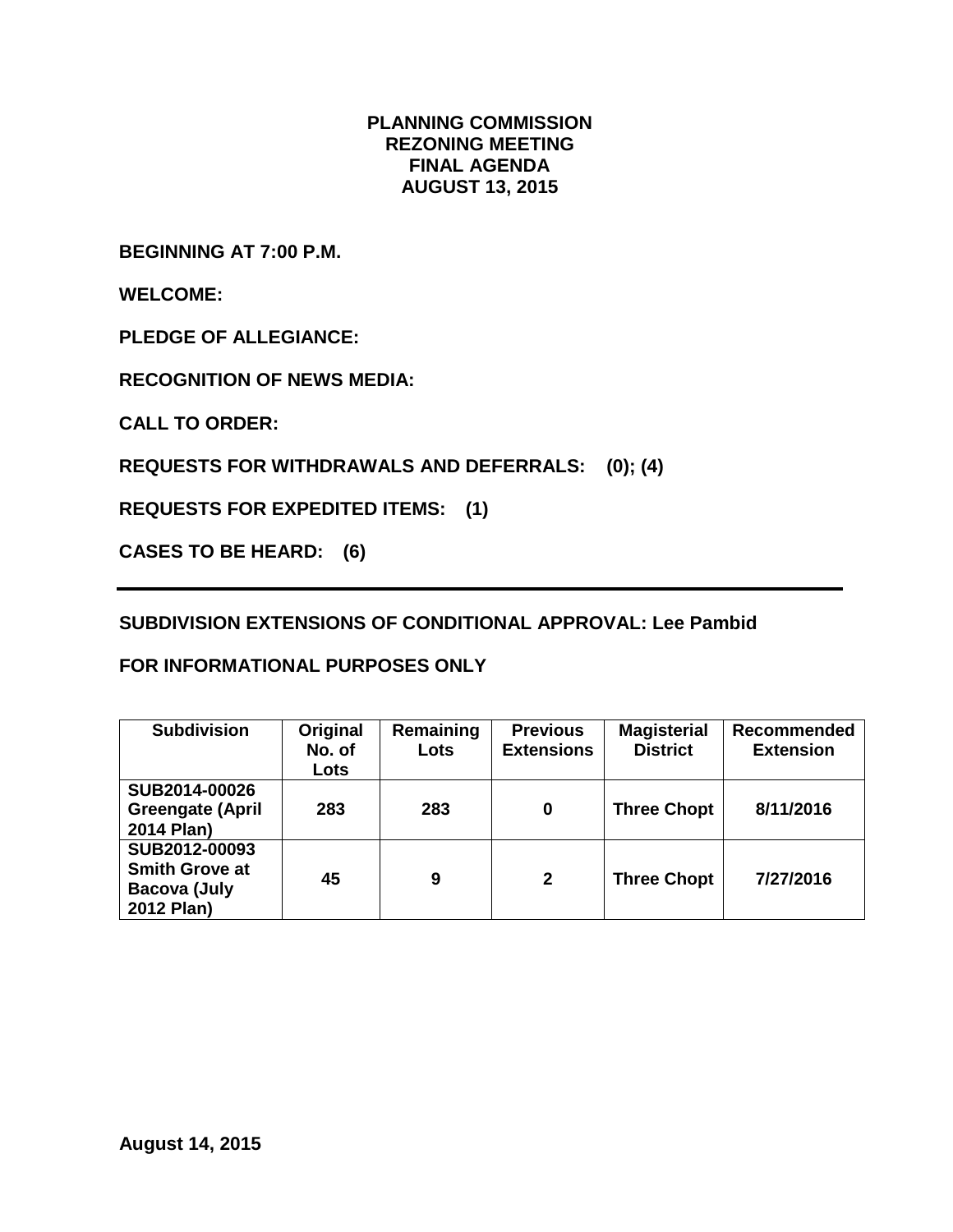#### **ALTERNATIVE FENCE HEIGHT PLAN (Deferred from the July 22, 2015 Meeting)**

| SUB2015-00092                | <b>Joann Emerson:</b> Request for approval of an alternative  |
|------------------------------|---------------------------------------------------------------|
| Residence<br>Emerson         | - fence height plan, as required by Chapter 24, Sections 24-  |
| Greendale Forest - 6613      | 106, 24-95 (I)(7)(b) and 24-106.2 of the Henrico County       |
| <b>Fernwood Street</b>       | Code, to allow a 6 foot tall fence to encroach 24 feet into   |
|                              | the front yard. The 6,500 square foot site is located at 6613 |
| <b>Deferral Requested to</b> | Fernwood Street, on the east line of Fernwood Street,         |
| <b>September 23, 2015</b>    | approximately 880 feet south of Penick Road, on parcel        |
| Meeting.                     | 771-746-2846. The zoning is R-4 One-Family Residential        |
|                              | District. County water and sewer. (Brookland)                 |

The applicant requests approval of an alternative fence height in the front yard to erect a 6-foot tall wooden fence along the southern property line that encroaches 24-feet into the front yard. The required front yard setback for R-4 zoning is 35-feet. Per the survey provided with the plan, the front of the house is set back 36.2 feet from the right of way line. The fence would therefore stop approximately 12.2 feet back from the right of way.

County Code limits the maximum fence height in an R-4 zoned front yard to three feet, six inches, unless an alternative fence height is approved by the Planning Commission. Per the Code, the Planning Commission, pursuant to the review and approval of a landscaping plan, shall permit an alternative height not exceeding seven feet in the front yard or along the front lot line, provided the design does not adversely affect:

- 1. The health, safety and/or welfare of persons residing on or working on the premises;
- 2. The visibility or value of abutting and/or adjacent properties;
- 3. The adequate supply of light and air to adjoining property;
- 4. Traffic or Pedestrian safety; and
- 5. Adequate sight distance

Landscaping is not proposed, as the fence is along the side property line.

Customarily, staff makes no recommendation for approval or denial before the Planning Commission regarding requests for alternative fence height. Should the Commission approve this request, the following standard conditions for alternative fence height plans are recommended:

- 1. The property shall be developed as shown on the plan filed with the case and no changes or additions to the layout shall be made without the approval of this Commission.
- 2. The owner shall have a set of approved plans available at the site at all times when work is being performed. A designated responsible employee shall be available for contact by County Inspectors.
- 3. The fence shall be maintained in good repair by the owner. Trash and debris should not be allowed to accumulate along the fence.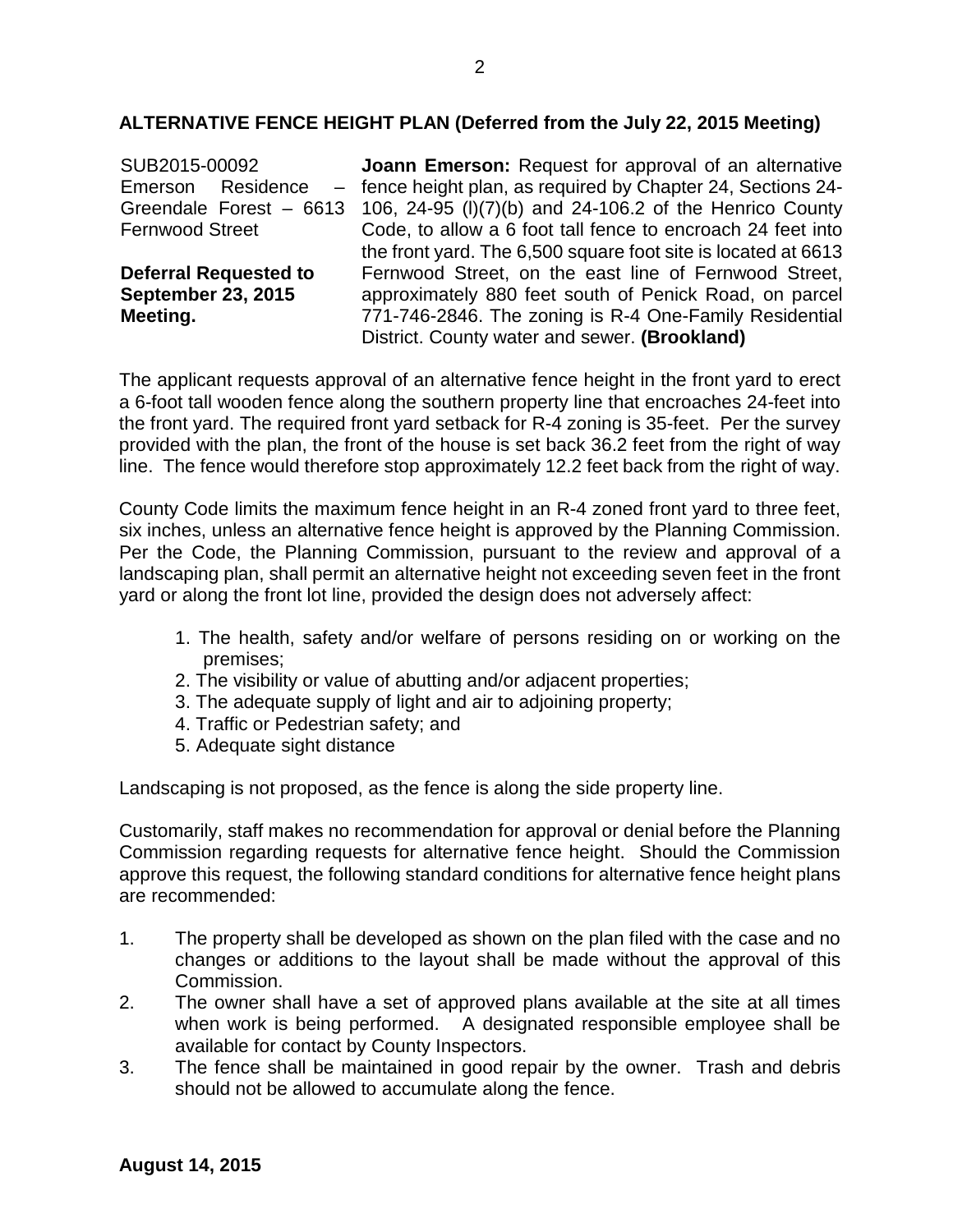#### **(Staff Report by Greg Garrison) (Applicant's Representative: Joann Emerson) Deferred to the September 23, 2015 Meeting**

| <b>APPROVED:</b> APPROVED: | APPROVED ON EXPEDITED AGENDA:                                                    |  |
|----------------------------|----------------------------------------------------------------------------------|--|
|                            | DEFERRED BY APPLICANT TO: ________________DEFERRED BY PC TO: ___________________ |  |
|                            |                                                                                  |  |
|                            |                                                                                  |  |
| <b>REMARKS:</b>            |                                                                                  |  |

#### **PLAN OF DEVELOPMENT (Deferred from the July 22, 2015 Meeting)**

POD2015-00227 Dollar General at 200 **Company, LLC, and Par 3 Development Group, LLC:**  Azalea Avenue – 200 Request for approval of a plan of development, as required Azalea Avenue **Highmark Engineering, LLC and/or for Dreamlen**  by Chapter 24, Section 24-106 of the Henrico County Code, to construct a 9,459 square foot retail building. The 2.09 acre site is located on the northwest corner at the intersection of Azalea Avenue and Wilkinson Road, on parcel 794-745-2416. The zoning is B-1C Business District (Conditional) and ASO Airport Safety Overlay District. County water and sewer. **(Fairfield)**

Staff received revised elevations that provide additional dormer windows and bracket trim, as well as increase the height of the brick corner and entrance features. Staff has no further comment on the revised elevations.

The Division of Police has received a response from the applicant agreeing with and committing to various safety and security measures, and therefore can now recommend approval of the plan of development.

The staff recommends approval subject to the annotations on the plan, the standard conditions for developments of this type, and the following additional conditions:

- **9. AMENDED** A detailed landscaping plan shall be submitted to the Department of Planning for review and Planning Commission approval prior to the issuance of any occupancy permits.
- **11**. **AMENDED** Prior to the approval of an electrical permit application and installation of the site lighting equipment, a plan including depictions of light spread and intensity diagrams, and fixture specifications and mounting height details shall be submitted for Department of Planning review and Planning Commission approval.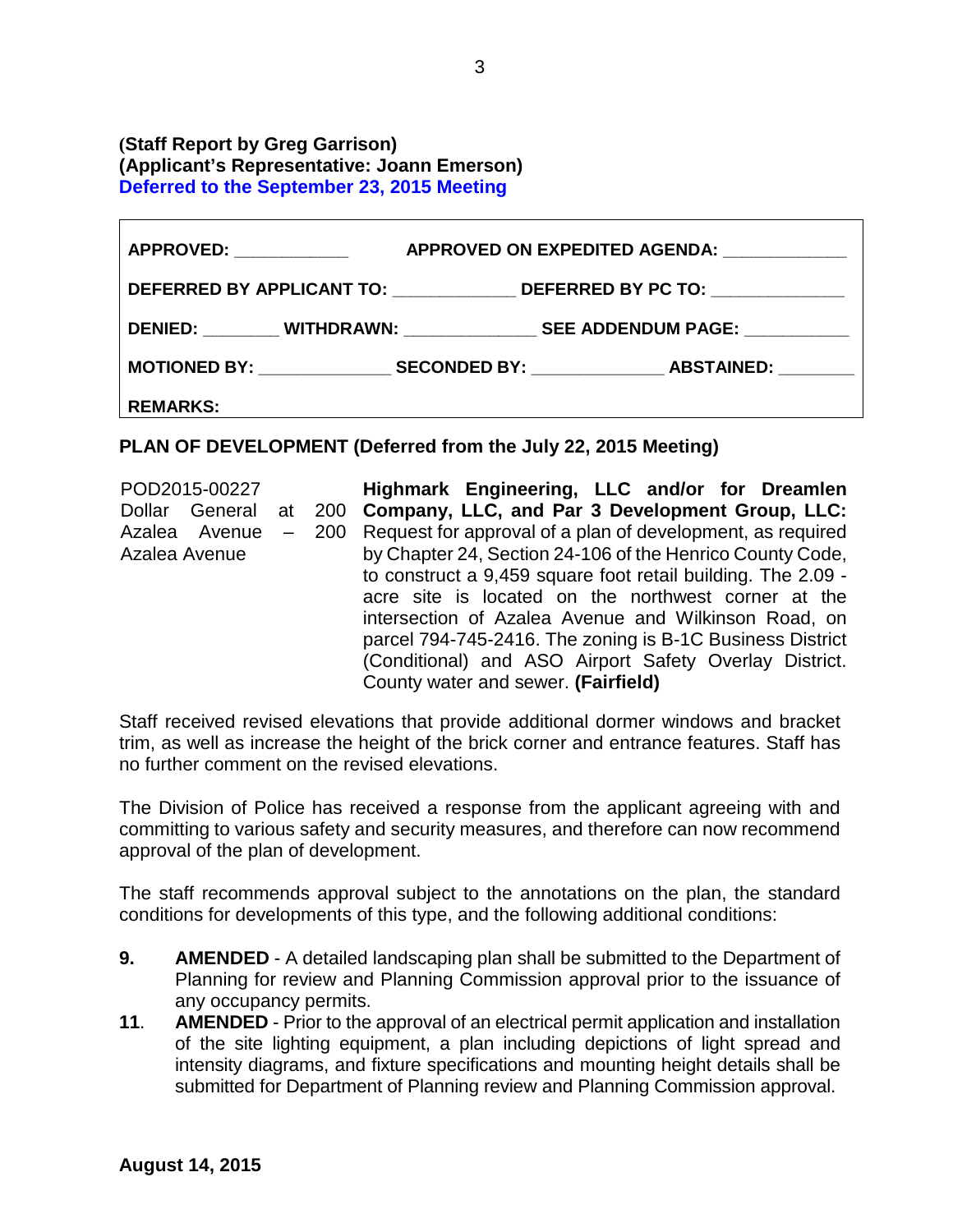- 29. The right-of-way for widening of Wilkinson Road as shown on approved plans shall be dedicated to the County prior to any occupancy permits being issued. The right-of-way dedication plat and any other required information shall be submitted to the County Real Property Agent at least sixty (60) days prior to requesting occupancy permits.
- 30. A concrete sidewalk meeting County standards shall be provided along the north side of Azalea Avenue and the west side of Wilkinson Road.
- 31. Outside storage shall not be permitted.
- 32. The proffers approved as a part of zoning case C-6C-82 shall be incorporated in this approval.
- 33. The location of all existing and proposed utility and mechanical equipment (including HVAC units, electric meters, junction and accessory boxes, transformers, and generators) shall be identified on the landscape plans. All equipment shall be screened by such measures as determined appropriate by the Director of Planning or the Planning Commission at the time of plan approval**.**

#### **Staff Report by Lee Pambid)**

**(Applicant's Representative: Bryant Gammon) (Applicable Rezoning Cases and PUPS: C-6C-82) Approved**

| <b>APPROVED:</b> APPROVED:                   |  | APPROVED ON EXPEDITED AGENDA:                                                           |  |
|----------------------------------------------|--|-----------------------------------------------------------------------------------------|--|
| DEFERRED BY APPLICANT TO: DEFERRED BY PC TO: |  |                                                                                         |  |
|                                              |  | DENIED: ________ WITHDRAWN: _______________ SEE ADDENDUM PAGE: __________               |  |
|                                              |  | MOTIONED BY: _______________________ SECONDED BY: _________________ ABSTAINED: ________ |  |
| <b>REMARKS:</b>                              |  |                                                                                         |  |

#### **PLAN OF DEVELOPMENT - RECONSIDERATION**

POD2015-00302 West End Islamic Center – Shady Grove Road – Reconsideration – 5000 Shady Grove Road (POD2012-00224 Rev.) **Balzer and Associates, Inc. for West End Islamic Center, Inc. and Islamic Community Development, Inc.:**  Request for reconsideration of approval of a plan of development, as required by Chapter 24, Section 24-106 of the Henrico County Code, to construct a two-story with basement, 35,141 square-foot place of worship with a daycare and a Sunday school. The site is located along the north line of Shady Grove Road, immediately west of its intersection with Twin Hickory Road, on a 3.66-acre parcel, 741-770-9318, and a 1.11-acre parcel, 742-770-1121. The zoning is A-1, Agricultural District. County water and sewer. **(Three Chopt)**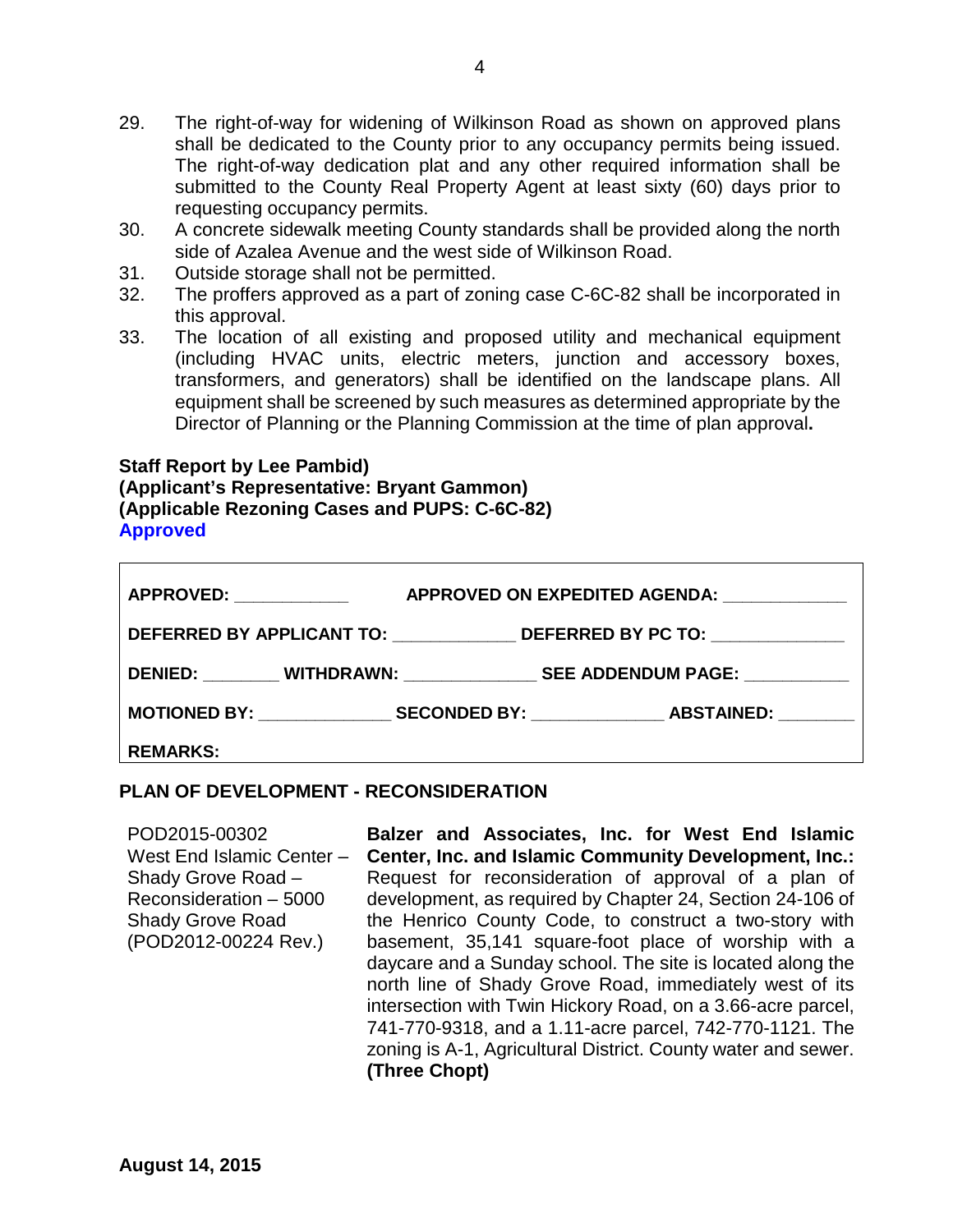The applicant is requesting reconsideration of the design of the access points onto Shady Grove Road approved by the Planning Commission on July 25, 2012, with POD2012- 00224. The access point on the north line of Shady Grove Road, opposite Autumnwood at Twin Hickory subdivision, is currently approved as 24-ft wide for both ingress and egress and to include a right turn lane into the site. The revision shows it as exit only and with the turn lane removed. The access point on the west line of Shady Grove Road, opposite Deep Run High School, is shown being widened from 24 feet to 36 feet.

The staff recommends approval of the revised plan, subject to the conditions previously approved by the Planning Commission for POD2012-00224 at the July 25, 2012 meeting.

#### **Staff Report by Kevin Wilhite) (Applicant's Representative: Christopher Shust) Approved**

#### **FAIRFIELD:**

**REZ2015-00020 Bay Companies, Inc. for Leinster Nutrient Exchange, LLC:** Request to conditionally rezone from A-1 Agricultural District to R-2AC One-Family Residence District (Conditional) Parcel 809-732-9704 containing 19 acres located on the east line of Harvie Road approximately 450' north of its intersection with Harvest Crest Court. The applicant proposes a single family development of no more than 37 dwellings. The R-2A District allows a minimum lot area of 13,500 square feet and a gross density of 3.22 units per acre. The use will be controlled by zoning ordinance regulations and proffered conditions. The 2026 Comprehensive Plan recommends Suburban Residential 2, density should not exceed 3.4 units per acre. The site is located in the Airport Safety Overlay District. **Staff – Livingston Lewis**

**Recommended for Approval**

#### **THREE CHOPT:**

#### *(Deferred from the July 9, 2015 Meeting)*

**REZ2015-00008 Bay Companies, Inc. for Eagle Construction of VA, LLC:**  Request to rezone from A-1 Agricultural District and R-3 One Family Residence District to R-5AC General Residence District (Conditional) Parcels 743-755-9852 and 743-755- 8828 containing 5.11 acres located on the east line of Crown Grant Road at its intersection with Cedar Hill Court. The applicant proposes 16 single family detached homes on zero lot lines. The R-5A District allows a maximum density of six (6) units per acre. The use will be controlled by zoning ordinance regulations and proffered conditions. The 2026 Comprehensive Plan recommends Suburban Residential 2, density should not exceed 3.4 units per acre. **Staff – Lisa Blankinship (Deferral Requested to the September 10, 2015 Meeting)**

**Deferred to the September 10, 2015 Meeting**

**REZ2015-00021 ME Nuckols, LLC:** Request to conditionally rezone from A-1 Agricultural District to B-3C Business District (Conditional) part of Parcel 733-764-4118 containing 1.68 acres located between the south line of W. Broad Street (U.S. Route 250) and the north line of Graham Meadows Drive approximately 385' west of N. Gayton Road.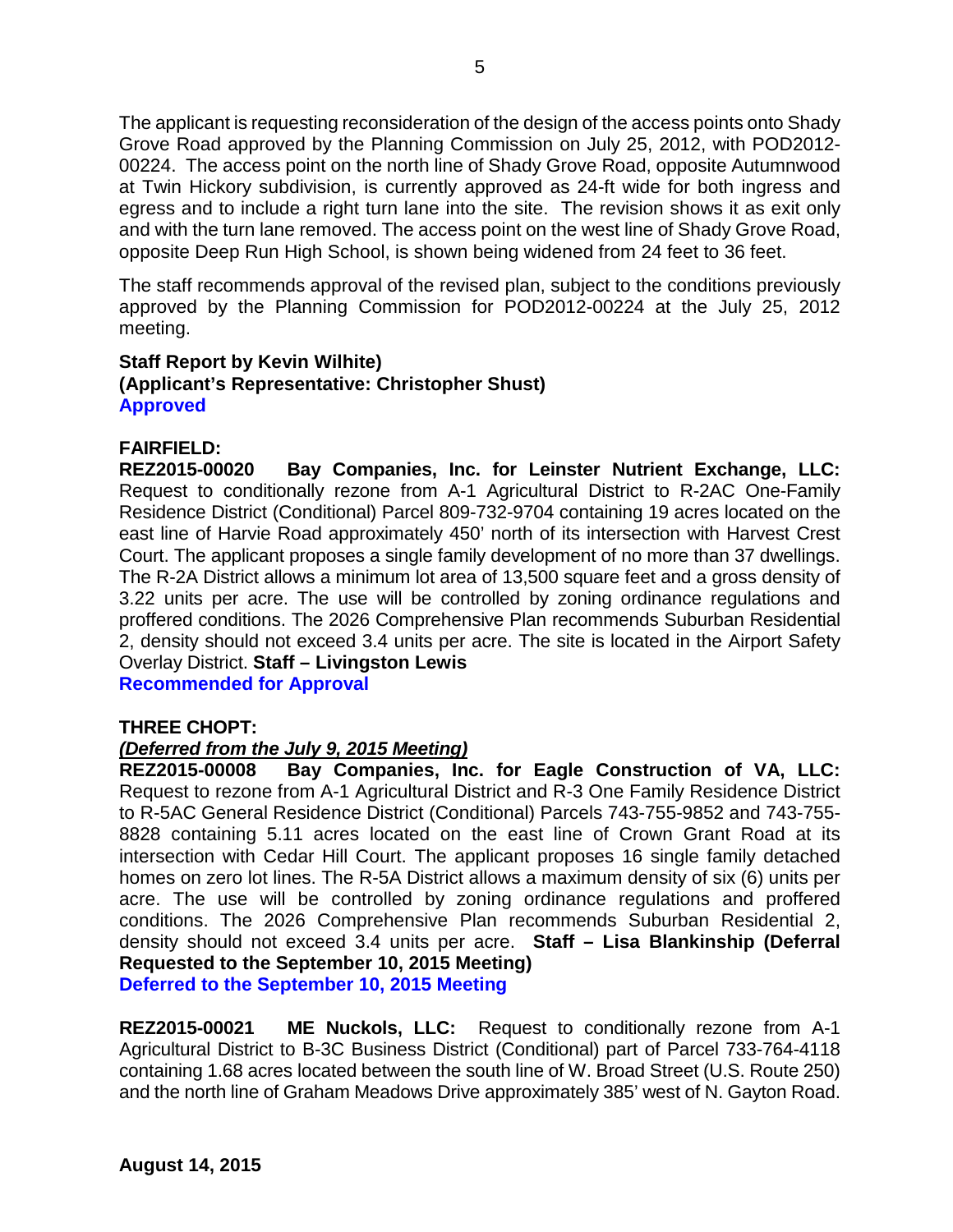The applicant proposes access for GreenGate and Strange's Florist. The use will be controlled by zoning ordinance regulations and proffered conditions. The 2026 Comprehensive Plan recommends Traditional Neighborhood Development. The site is located in the West Broad Street Overlay District. **Staff – Lisa Blankinship (Expedited Agenda Requested)**

#### **Recommended for Approval**

**REZ2015-00022 Bay Companies, Inc. for Duke Development, LLC:** Request to rezone from A-1 Agricultural District and O-3C Office District (Conditional) to R-3C One-Family Residence District (Conditional) Parcels 746-768-7550, 746-769-6058, -7205, -8993, and 747-769-1255 containing 31.05 acres located between the south line of New Wade Lane, the eastern terminus of Parkland Drive, and the on-ramp to Interstate 295 North. The applicant proposes a single family development of no more than 75 dwellings. The R-3 District allows a minimum lot area of 11,000 square feet and a gross density of 3.96 units per acre. The use will be controlled by zoning ordinance regulations and proffered conditions. The 2026 Comprehensive Plan recommends Office and Environmental Protection Area. **Staff – Seth Humphreys Deferred to the September 10, 2015 Meeting**

**REZ2015-00026 James W. Theobald for KCA/Bedford, LLC:** Request to conditionally rezone from A-1 Agricultural District and RTHC Residential Townhouse District (Conditional) to RTHC Residential Townhouse District (Conditional) Parcels 747- 770-3395 and 747-770-4264 containing 10.1 acres located along the west line of Nuckols Road at its intersection with New Wade Lane. The applicant proposes a residential townhouse development not to exceed 79 units. The RTH District allows a maximum density of nine (9) units per acre. The uses will be controlled by proffered conditions and zoning ordinance regulations. The 2026 Comprehensive Plan recommends Office. **Staff** 

### **– Seth Humphreys**

**Recommended for Approval**

# **TUCKAHOE:**

**Richard H. Youngblood, Jr. for Youngblood Properties, LLC:** Request to conditionally rezone from A-1 Agricultural District to R-3C One-Family Residence District (Conditional) Parcel 736-754-6656 containing 3.945 acres located on the south line of Church Road approximately 150' west of its intersection with Brookstone Lane. The applicant proposes a single family development. The R-3 District allows a minimum lot area of 11,000 square feet and a gross density of 3.96 units per acre. The use will be controlled by zoning ordinance regulations and proffered conditions. The 2026 Comprehensive Plan recommends Urban Residential, density should be between 3.4 and 6.8 units per acre. **Staff – Lisa Blankinship (Deferral Requested to the September 10, 2015 Meeting)**

**Deferred to the September 10, 2015 Meeting**

**BROOKLAND:** 

None.